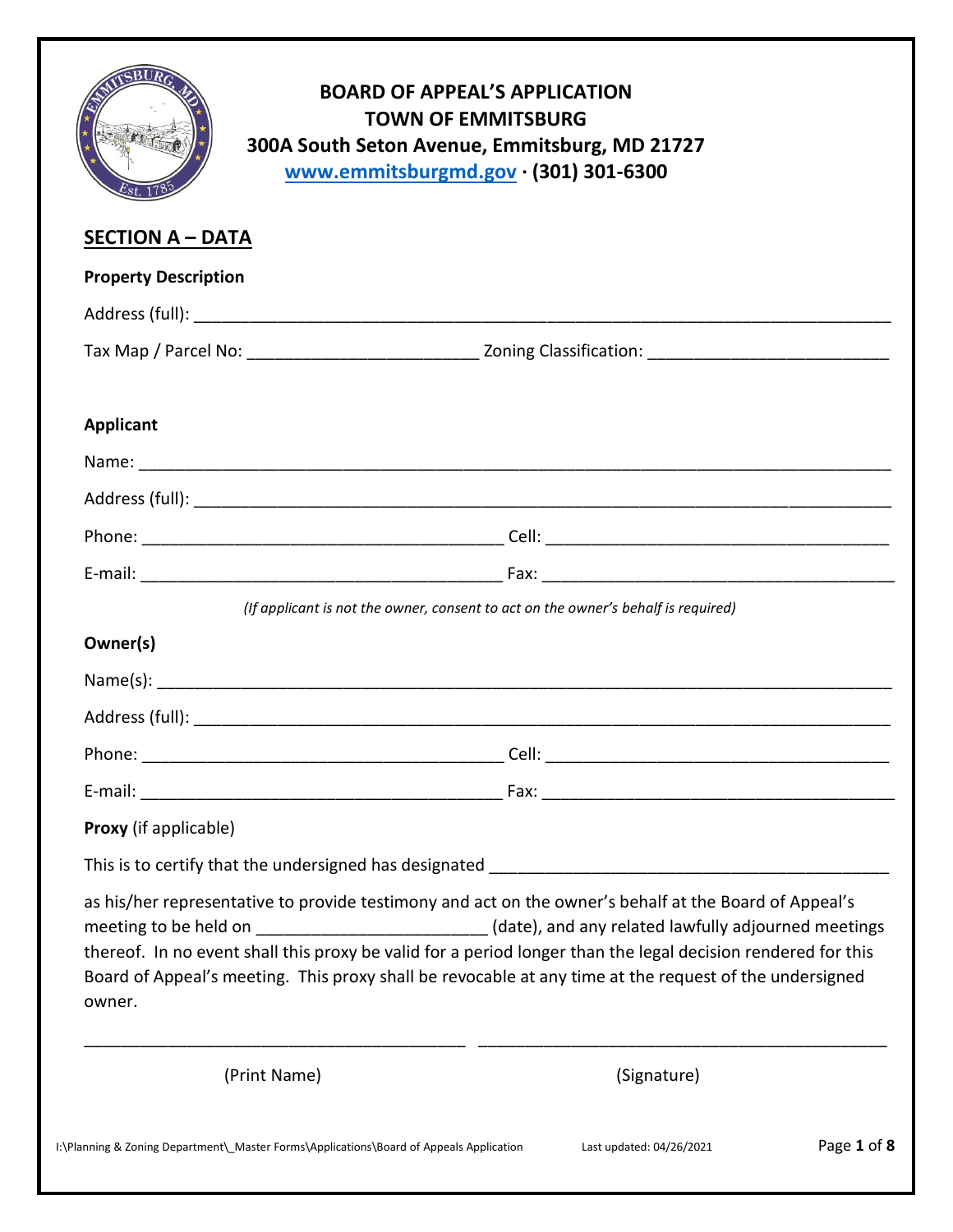#### **SECTION B – INSTRUCTIONS**

This section is to assist applicants in applying to the Board of Appeals. The process is explained in detail in Chapter 17.12 (§17.12.050 for variances & §17.12.060 for special exceptions) of the Town of Emmitsburg's Zoning Ordinance. Any information provided in these checklists is intended only as a guide. The applicant is advised to consult this Chapter as well as obtain the services of an attorney, engineer, or other professionals in completing this application and presenting evidence before the Board. The applicant is not required to be represented by third parties.

- 1. Attach appropriate written explanation / arguments that indicate how the applicant's request meets the requirements set forth for a variance (Section E) or a special exception (Section F), or on what grounds the appeal is based. Variance applicants must also attach a copy of a denied zoning permit. For appeals, attach a true copy of the Decision/Order/Determination of the Zoning Administrator.
- 2. Attach all drawings, photographs, plans, and/or illustrations, which will help explain the request. Six (6) copies of any documents are required. Any materials submitted with this application or entered as Exhibits during the hearing become the property of the Town of Emmitsburg and are kept with this application. Include existing and proposed building structures, driveways, parking, landscaping, property lines, etc. Be sure to include all dimensions where applicable.
- 3. It is the applicant's responsibility to locate property lines and to check the property deed for easements and restrictive covenants.
- 4. The Town's Board of Appeals meet on an as-needed basis. Complete applications, with exhibits, for consideration in any given month must be submitted within thirty (30) days from the decision being appealed from. The date, place, and time of the hearing will be confirmed by phone or mail. In addition, the Town's Zoning Ordinance requires the Board of Appeals (or their designated Town Official) to place a public hearing notice in a paper of general circulation in the Town at least once, not more than thirty (30) or less than ten (10) days prior to the hearing. The Town is also required to give not less than ten (10) days public notice thereof by the posting of not less than one sign of at least three (3) square feet in area.
- 5. The applicant, or their representative, shall present the request to the Board of Appeals and be available to answer questions, if needed.

The Board of Appeals may hold more than one hearing on an application, or may continue a hearing over several dates. All deliberations and decisions will be made in public at scheduled hearing dates and times. Many times, the Board will make its decision immediately following the conclusion of the hearing. The applicant or other aggrieved parties may make a Petition for Judicial Review to the Circuit Court of Frederick County within thirty (30) days of the Board's written hearing decision.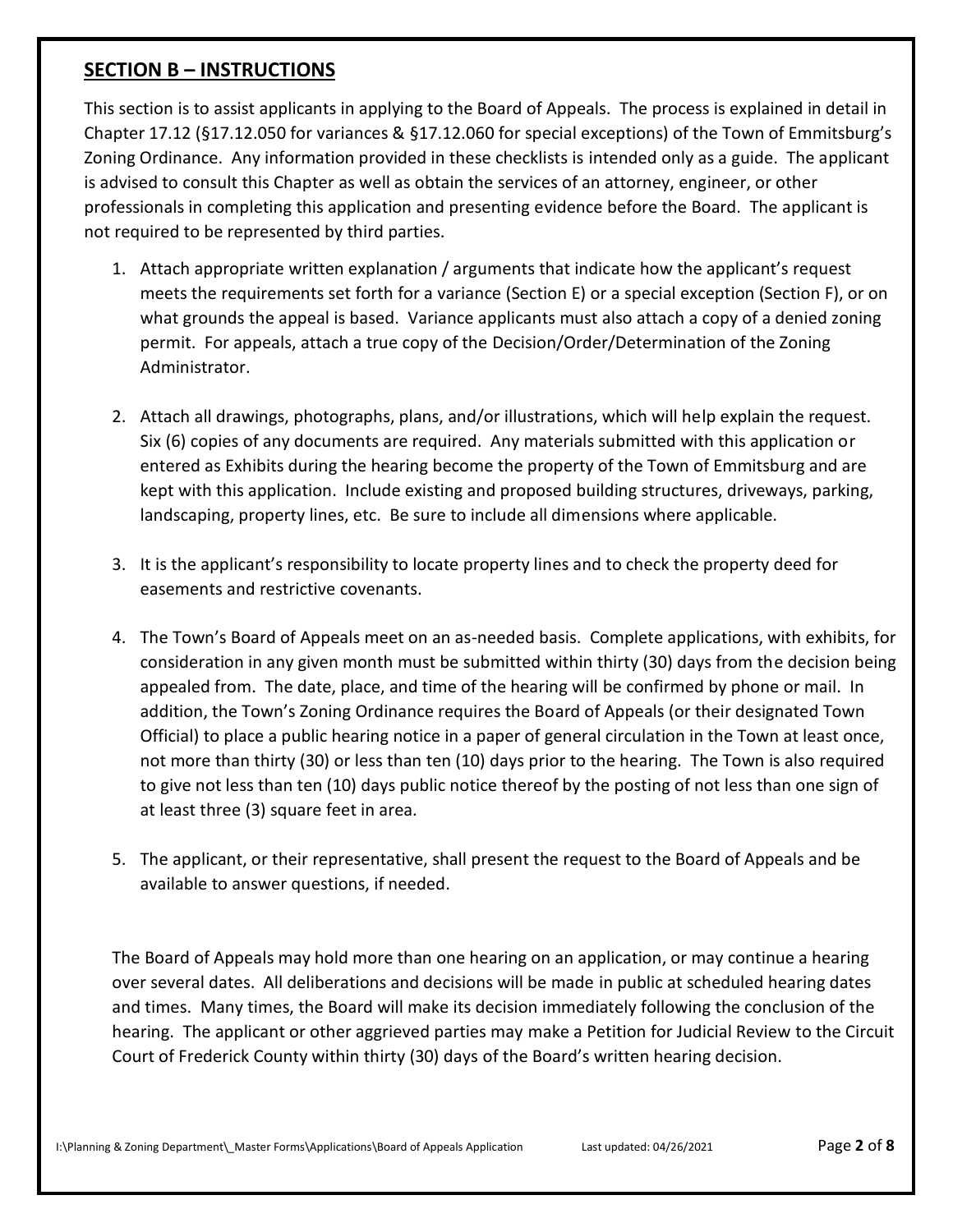# **SECTION C – FEES**

Example of service provided through fees include advertising, attorney, stenographer, & Town staff time.

| Zoning Administrator appeals / interpretations\$300.00 |  |
|--------------------------------------------------------|--|

**Hearing continuances if requested by applicant……\$150.00**

#### **SECTION D – Administration**

 **Indicate type of application below: (Initial all that apply) Chapter 17.12 of the Zoning Ordinance:**

Appeals from the determination of the Zoning Administrator

Application for variance(s) from the terms of the zoning ordinance.

**\_\_\_\_\_\_\_\_\_** Application for special exception(s) from the terms of the zoning ordinance.

\_\_\_\_\_\_\_\_\_\_ Other (explain): \_\_\_\_\_\_\_\_\_\_\_\_\_\_\_\_\_\_\_\_\_\_\_\_\_\_\_\_\_\_\_\_\_\_\_\_\_\_\_\_\_\_\_\_\_\_\_\_\_\_\_\_\_\_\_\_\_\_\_\_\_\_\_\_

 **Sworn Statement of Truth (Initial):** (All applicants **must** complete this section) Applicant, being duly sworn, says he/she is:

the owner of the property in question.

the authorized agent for the owner of record of the property for which the application is

 made. The owner's signature authorization to his/her/its agent to act on owner's behalf is required to be submitted.

**with a gree a** person aggrieved.

an officer or agency of the municipality.

 The undersigned applicant hereby verifies that the statements made in this application, and all information and exhibits provided with this application are true and correct to the best of the applicant's knowledge or information and belief. The applicant acknowledges that the Town or its representatives have not provided any legal representation and no opinion rendered by the Town or its representatives as to the validity of the applicant's prospects for relief. I understand that false statements herein are made subject to the penalties of Maryland State law relating to unsworn falsification to authorities.

**Individual Applicant:** \_\_\_\_\_\_\_\_\_\_\_\_\_\_\_\_\_\_\_\_\_\_\_\_\_\_\_\_\_\_\_\_ \_\_\_\_\_\_\_\_\_\_\_\_\_\_\_\_\_\_\_\_\_\_\_\_\_\_\_\_\_\_\_\_\_\_\_

| <b>Print Applicant Name</b>                                                             |                                   | Signature of Applicant          |             |  |  |
|-----------------------------------------------------------------------------------------|-----------------------------------|---------------------------------|-------------|--|--|
| <b>Partnership/Corporate Applicant:</b>                                                 |                                   |                                 |             |  |  |
|                                                                                         | Name of Partnership / Corporation |                                 |             |  |  |
| Print Name of Signer & Title                                                            |                                   | Signature of Applicant's Signer |             |  |  |
| I:\Planning & Zoning Department\ Master Forms\Applications\Board of Appeals Application |                                   | Last updated: 04/26/2021        | Page 3 of 8 |  |  |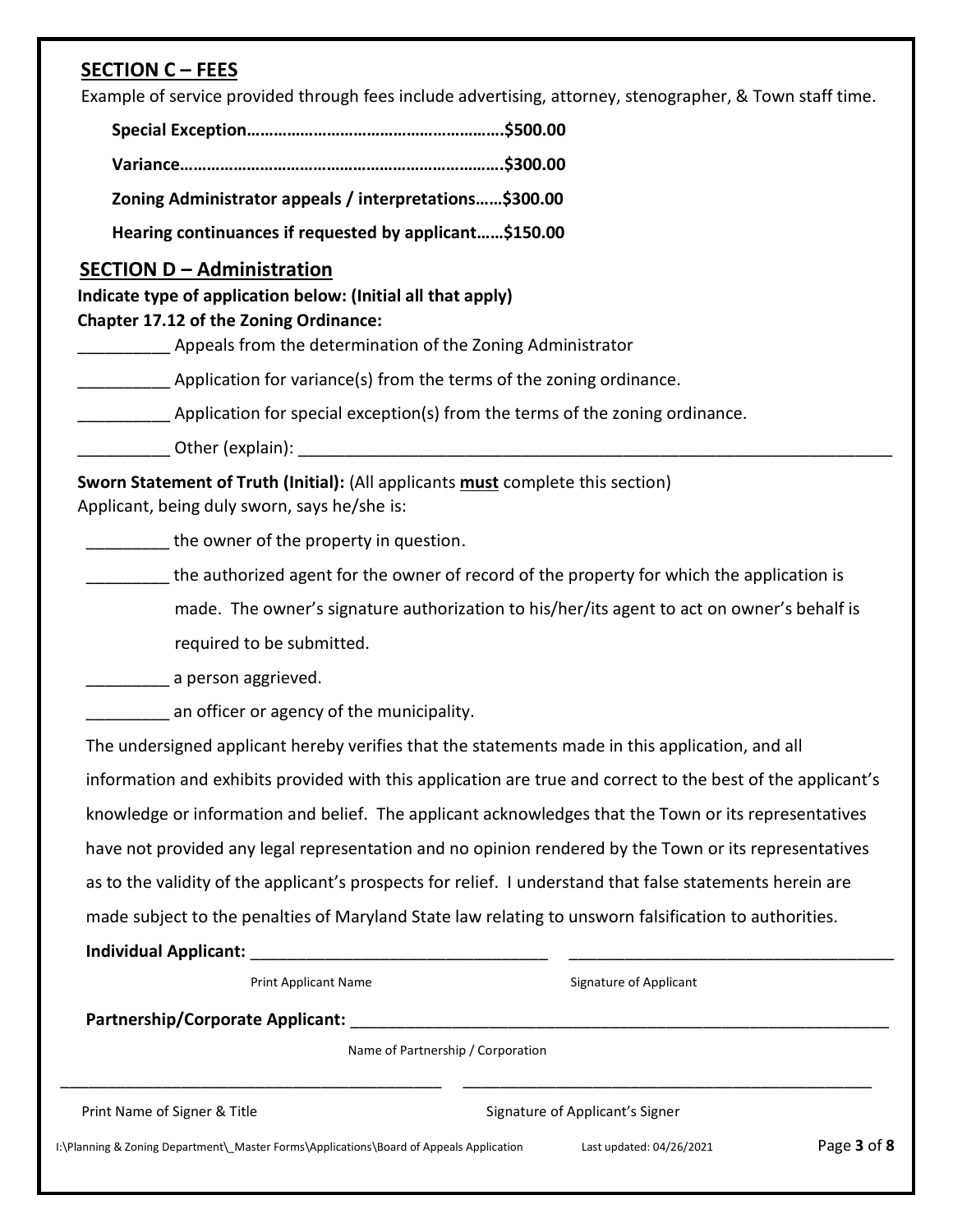# **SECTION E - VARIANCE APPLICATIONS**

| The Board of Appeals may grant a variance, if all of the following facts and conditions exist:<br>(Reference: §17.12.050 of the Town of Emmitsburg Code).<br>Complete a separate form for each variance and/or section requested. |
|-----------------------------------------------------------------------------------------------------------------------------------------------------------------------------------------------------------------------------------|
| Request for Variance of Section ___________________________________of the Town's Zoning Ordinance.                                                                                                                                |
|                                                                                                                                                                                                                                   |
|                                                                                                                                                                                                                                   |
|                                                                                                                                                                                                                                   |
|                                                                                                                                                                                                                                   |
|                                                                                                                                                                                                                                   |
| 1. That there are exceptional or extraordinary circumstances or conditions applying to the property in                                                                                                                            |
|                                                                                                                                                                                                                                   |
| question or to the intended use of the property that do not apply generally to other properties or classes of                                                                                                                     |
|                                                                                                                                                                                                                                   |
|                                                                                                                                                                                                                                   |
|                                                                                                                                                                                                                                   |
|                                                                                                                                                                                                                                   |
|                                                                                                                                                                                                                                   |
|                                                                                                                                                                                                                                   |
|                                                                                                                                                                                                                                   |
|                                                                                                                                                                                                                                   |
|                                                                                                                                                                                                                                   |
|                                                                                                                                                                                                                                   |
|                                                                                                                                                                                                                                   |
|                                                                                                                                                                                                                                   |
|                                                                                                                                                                                                                                   |
|                                                                                                                                                                                                                                   |
|                                                                                                                                                                                                                                   |
|                                                                                                                                                                                                                                   |
|                                                                                                                                                                                                                                   |
| 2. That such variance is necessary for the preservation and enjoyment of substantial property rights                                                                                                                              |
| possessed by other properties in the same zoning district and in the same vicinity.                                                                                                                                               |
|                                                                                                                                                                                                                                   |
|                                                                                                                                                                                                                                   |
|                                                                                                                                                                                                                                   |

I:\Planning & Zoning Department\\_Master Forms\Applications\Board of Appeals Application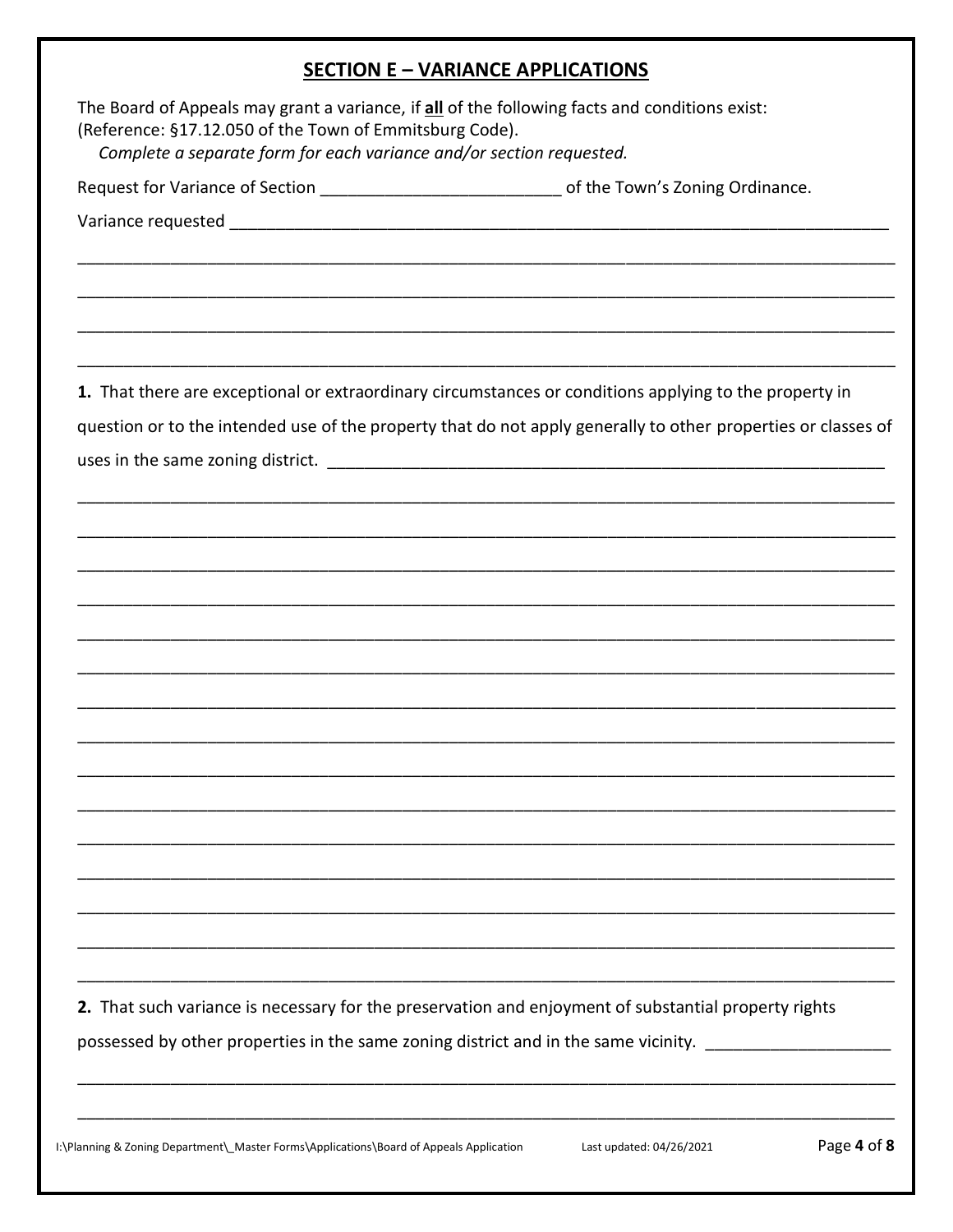| 3. That the authorizing of such variance will not be of substantial detriment to adjacent property and will |
|-------------------------------------------------------------------------------------------------------------|
| not materially impair the purposes of this title, or the public interest.                                   |
|                                                                                                             |
|                                                                                                             |

# THE APPLICANT MUST PROVE, BOTH IN WRITING AND THROUGH TESTIMONY, HOW THE VARIANCE REQUEST(S) MEETS THE RELEVANT CRITERIA STATED ABOVE.

Page 5 of 8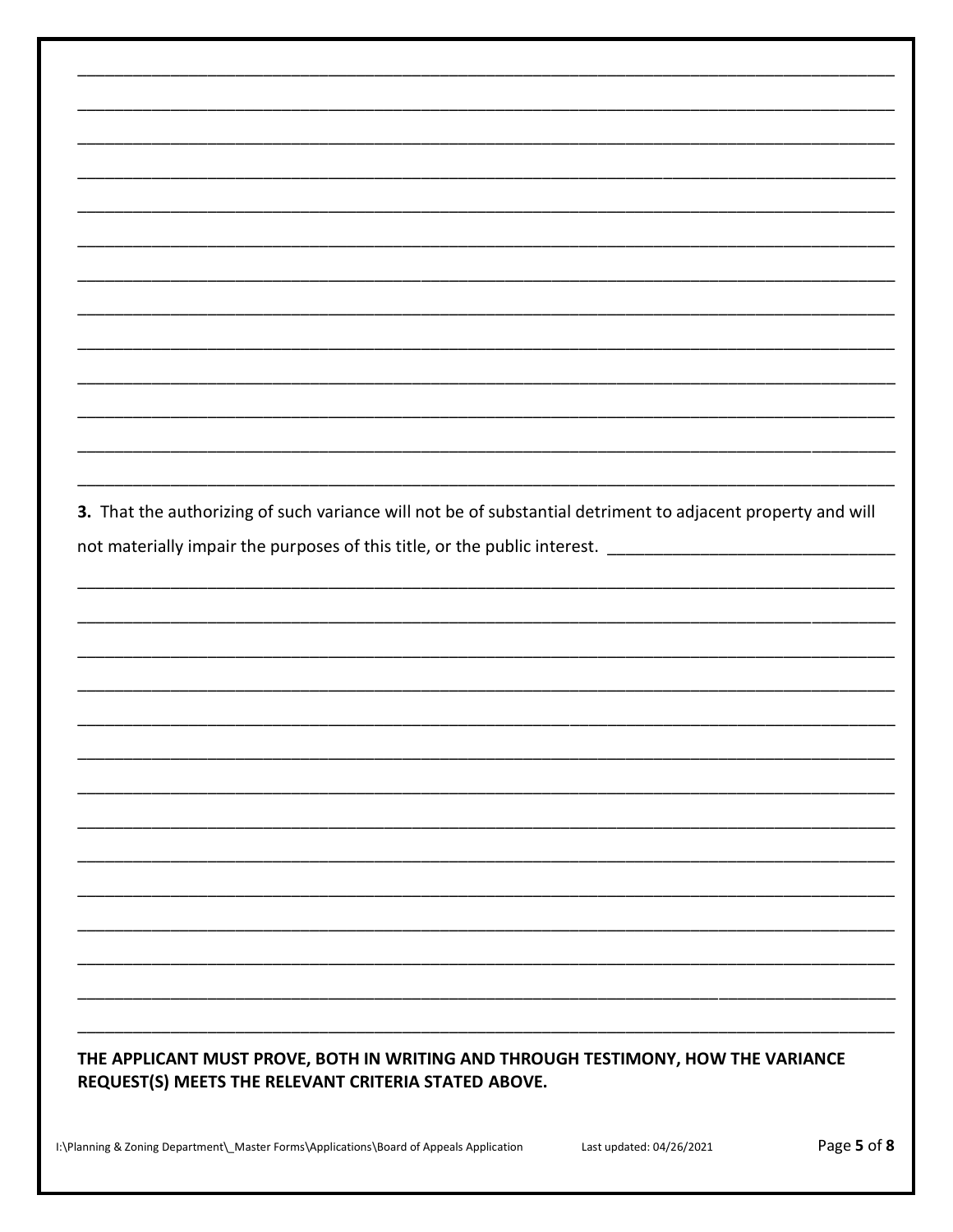### **SECTION F - SPECIAL EXCEPTION APPLICATIONS**

| The Board of Appeals may grant special exceptions. In deciding such matters, the Board shall give |  |
|---------------------------------------------------------------------------------------------------|--|
| consideration, among other things to the following: (Reference: $\S 17.12.060$ of the Town of     |  |
| Emmitsburg Code).                                                                                 |  |

1. Decisions of the circuit court of the County and the Court of Appeals of the state. \_\_\_\_\_\_\_\_\_\_\_\_\_\_\_\_\_\_

3. The most appropriate use of land and structure. \_\_\_\_\_\_\_\_\_\_\_\_\_\_\_\_\_\_\_\_\_\_\_\_\_\_\_\_\_

4. Facilities for sewers, water, trash collection, and disposal, and the ability of the Town to supply such 

I:\Planning & Zoning Department\\_Master Forms\Applications\Board of Appeals Application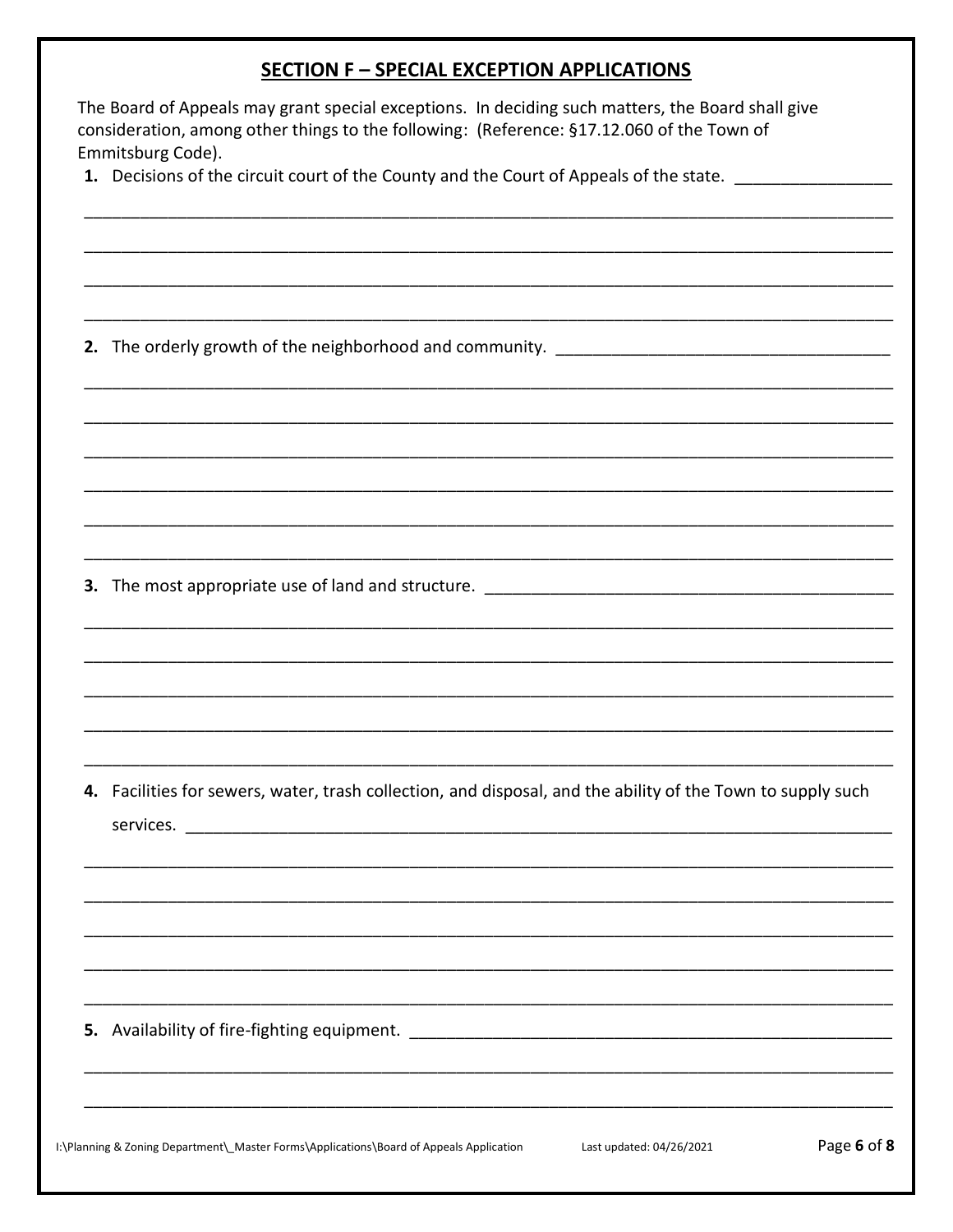6. The effect of such use upon the peaceful enjoyment of people in their homes. \_\_\_\_\_\_\_\_\_\_\_\_\_\_\_\_\_\_\_

7. The number of people residing, working, or studying in the immediate areas. \_\_\_\_\_\_\_\_\_\_\_\_\_\_

8. The type and kind of structures in the vicinity where people are apt to gather in large numbers such as schools, places of worship, theaters, hospitals, and the like. \_\_\_\_\_\_\_\_\_\_

9. Traffic conditions, including facilities for pedestrians, such as sidewalks, safety zones, parking facilities available, and the access of cars on highways. \_\_\_\_\_\_\_\_\_\_\_\_\_\_\_\_\_\_\_\_\_\_\_\_\_\_\_\_\_\_\_\_\_\_

10. The preservation of cultural and historic landmarks. \_\_\_\_\_\_\_\_\_\_\_\_\_\_\_\_\_\_\_\_\_\_\_

I:\Planning & Zoning Department\\_Master Forms\Applications\Board of Appeals Application

Last updated: 04/26/2021

Page 7 of 8